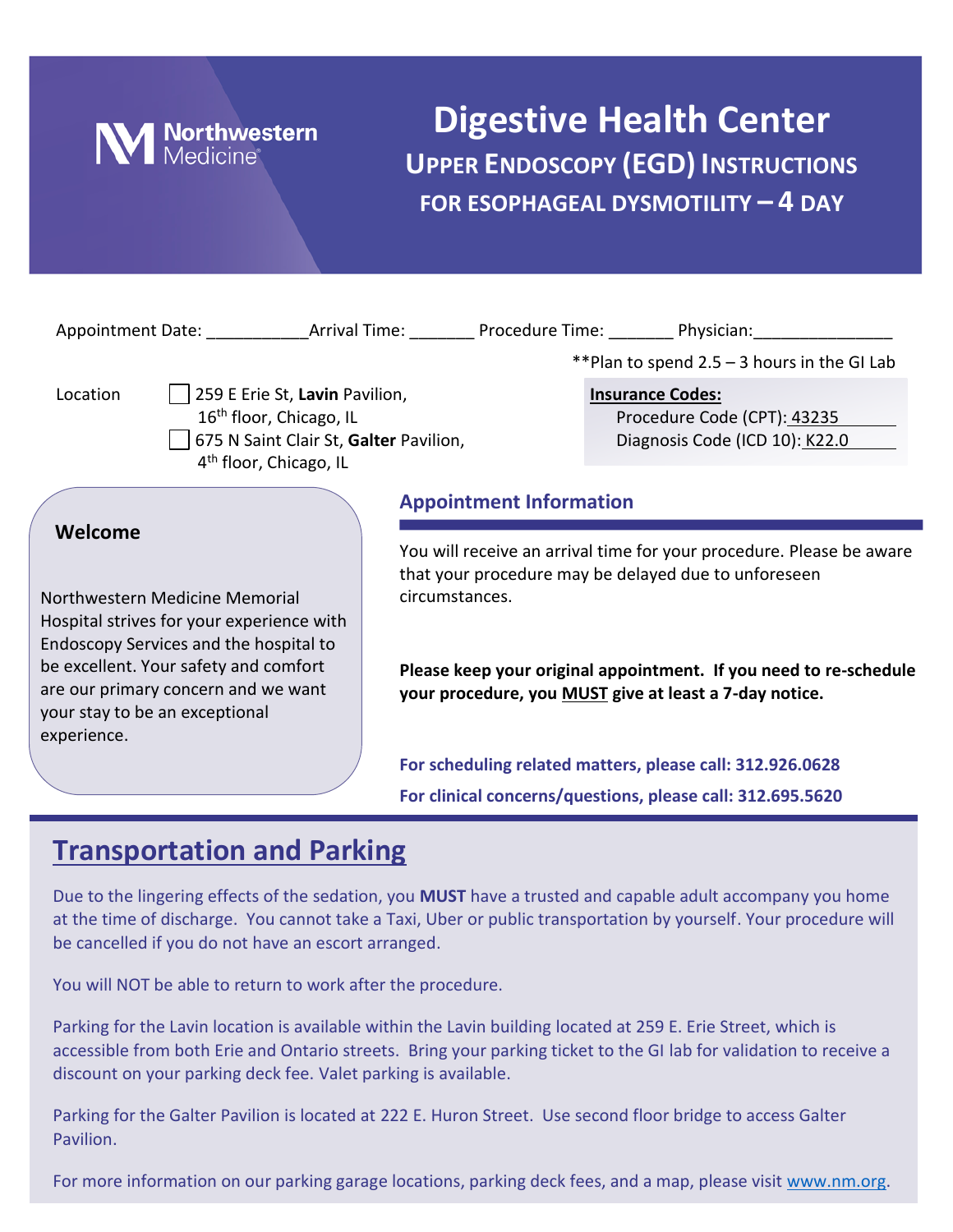# **M** Northwestern

| <b>Timeline</b>                                         | <b>Procedure Preparation</b>                                                                                                                                                                                                                                                                                                                                                                                     |
|---------------------------------------------------------|------------------------------------------------------------------------------------------------------------------------------------------------------------------------------------------------------------------------------------------------------------------------------------------------------------------------------------------------------------------------------------------------------------------|
| <b>14 DAYS</b><br><b>BEFORE THE</b><br><b>PROCEDURE</b> | For post pneumatic dilation or post-surgical myotomy (POEM or Heller myotomy)<br>➤<br>procedures, please stop taking your PPI (Omeprazole, Pantoprazole, Lansoprazole,<br>Esomeprazole, Rabeprazole, or Dexlansoprazole) 14 days prior to the procedure.                                                                                                                                                         |
|                                                         | If you are taking a blood thinner (Coumadin, Plavix, Eliquis, etc.) other than aspirin,<br>$\blacktriangleright$<br>please contact your prescribing physician at least 2 weeks before your procedure to<br>discuss how long to hold these medications. Your prescribing physician will tell you how<br>many days prior to your procedure to stop/bridge your blood thinner. You may continue<br>to take aspirin. |
| <b>7 DAYS</b><br><b>BEFORE THE</b>                      | $\triangleright$ If you are taking a <b>blood thinner</b> (Coumadin, Plavix, Eliquis, etc.) other than aspirin,<br>please begin following your prescribing physician's instructions for discontinuing or<br>bridging this medication prior to the procedure. You may continue to take aspirin.                                                                                                                   |
| <b>PROCEDURE</b>                                        | If you are taking diabetic medication, please contact the prescribing physician to discuss<br>➤<br>dosage adjustments to avoid low blood sugar.                                                                                                                                                                                                                                                                  |
| <b>4 DAYS</b>                                           | <b>Diet Instructions:</b>                                                                                                                                                                                                                                                                                                                                                                                        |
| <b>BEFORE THE</b>                                       | Follow a full liquid diet ALL DAY 4 days before your procedure beginning when you wake up.                                                                                                                                                                                                                                                                                                                       |
| <b>PROCEDURE</b>                                        | Full liquids include any of the following:<br>➤                                                                                                                                                                                                                                                                                                                                                                  |
|                                                         | Beverages: Clear liquids, non-carbonated beverages, fruit juice, coffee and tea, milk and<br>➤<br>alternative milk products, vegetable juices, liquid nutritional products like ensure, boost,<br>or smoothies.                                                                                                                                                                                                  |
|                                                         | Desserts: Thinned custard or pudding, plain ice cream or sherbet, yogurt. Nothing with<br>➤<br>seed nuts or whole fruit.                                                                                                                                                                                                                                                                                         |
|                                                         | Meats and vegetables: pureed and thinned with broth or milk.<br>➤                                                                                                                                                                                                                                                                                                                                                |
|                                                         | Soups: pureed or strained soups or clear broths.<br>➤                                                                                                                                                                                                                                                                                                                                                            |
|                                                         | We encourage at least 2 nutritional supplements a day, Boost or Ensure. Your local<br>grocery may also have natural nutritional drinks.                                                                                                                                                                                                                                                                          |
| <b>3 DAYS</b><br><b>BEFORE THE</b><br><b>PROCEDURE</b>  | $\triangleright$ Please contact your insurance company to verify coverage and if you will have any out of<br>pocket costs, or precertification requirements. Please see the insurance/billing handout<br>for more information on billing, coding, and potential out-of-pocket costs.                                                                                                                             |
|                                                         | Make transportation arrangements utilizing the transportation and parking section of<br>➤<br>this document.                                                                                                                                                                                                                                                                                                      |
|                                                         | You may complete pre-procedure forms ahead of time by visiting:<br>➤<br>https://www.nm.org/conditions-and-care-areas/digestive-health.                                                                                                                                                                                                                                                                           |
|                                                         | ○ Scroll to the bottom of the page and locate Related Resources. Select GI Lab<br>Patient Questionnaire and Medication List.                                                                                                                                                                                                                                                                                     |
| 2 DAYS                                                  | <b>Diet Instructions:</b>                                                                                                                                                                                                                                                                                                                                                                                        |
| <b>BEFORE THE</b>                                       | Follow a clear liquid diet ALL DAY 2 days before your procedure beginning when you wake                                                                                                                                                                                                                                                                                                                          |
| <b>PROCEDURE</b>                                        | up.                                                                                                                                                                                                                                                                                                                                                                                                              |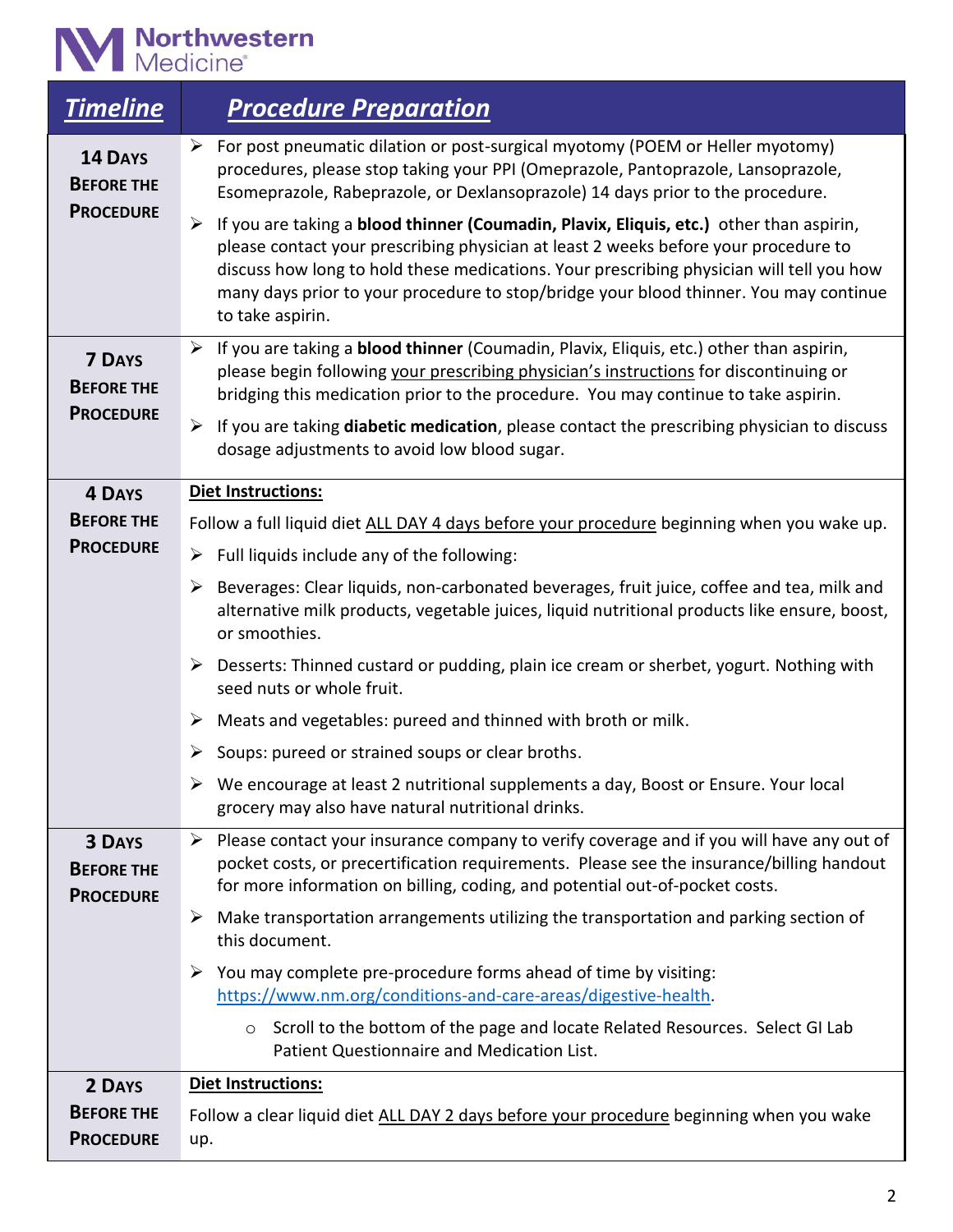

|                                                         | $\triangleright$ Clear liquids include any of the following (please avoid all RED and PURPLE colors):                                                                                                                                                                                                                                             |  |  |  |
|---------------------------------------------------------|---------------------------------------------------------------------------------------------------------------------------------------------------------------------------------------------------------------------------------------------------------------------------------------------------------------------------------------------------|--|--|--|
|                                                         | Water, apple juice, white grape juice, lemonade (no pulp), broth/bouillon, Jell-O,<br>$\circ$<br>popsicles/Italian ice, 7-up, ginger ale, Gatorade, coffee, tea (no milk or creamer),<br>Gatorade, Ensure Clear (no purple or red colors).                                                                                                        |  |  |  |
| <b>THE DAY</b><br><b>BEFORE THE</b><br><b>PROCEDURE</b> | $\triangleright$ If you develop any moderate to severe cold symptoms (cough, sore throat, runny nose,<br>etc.), a fever, new cut or wounds, or experience any other changes in your health before<br>your procedure, please contact your physician's office.                                                                                      |  |  |  |
|                                                         | <b>Diet Instructions:</b>                                                                                                                                                                                                                                                                                                                         |  |  |  |
|                                                         | Continue to follow a clear liquid diet ALL DAY the day before your procedure beginning when<br>you wake up. Failure to follow this diet may result in cancellation. You may have clear liquids<br>until midnight.                                                                                                                                 |  |  |  |
|                                                         | $\triangleright$ Do not eat anything including gum, mints, tobacco, cough drops, or smoke any substance<br>(i.e. tobacco, vape, marijuana) after midnight.                                                                                                                                                                                        |  |  |  |
|                                                         | $\triangleright$ After midnight, you may have plain water up to 6 hours prior to your scheduled arrival<br>time.                                                                                                                                                                                                                                  |  |  |  |
| <b>THE DAY OF</b><br><b>YOUR</b>                        | $\triangleright$ You may take your morning medications up until 4 hours before your scheduled arrival<br>time.                                                                                                                                                                                                                                    |  |  |  |
| <b>PROCEDURE</b>                                        | $\triangleright$ On the day of your procedure, please be available by phone. Occasionally, procedure<br>times are adjusted if the previous cases have run longer or are finished early.                                                                                                                                                           |  |  |  |
|                                                         | Call your surgery center if you cannot arrive at your scheduled time at 312.926.2425.<br>➤                                                                                                                                                                                                                                                        |  |  |  |
|                                                         | Bring a photo ID and insurance card.<br>➤                                                                                                                                                                                                                                                                                                         |  |  |  |
|                                                         | If you have an implanted cardiac defibrillator or pacemaker, bring your device card with<br>➤<br>you.                                                                                                                                                                                                                                             |  |  |  |
|                                                         | If you use any inhalers or a CPAP machine, please bring these items with you to the<br>➤<br>procedure as they may be needed for the procedure.                                                                                                                                                                                                    |  |  |  |
|                                                         | $\triangleright$ Wear loose-fitting, comfortable clothes.                                                                                                                                                                                                                                                                                         |  |  |  |
|                                                         | Avoid wearing make-up, jewelry, or contact lenses.<br>➤                                                                                                                                                                                                                                                                                           |  |  |  |
|                                                         | $\triangleright$ If you wear contacts, please bring your glasses as your contacts may need to be removed<br>for the procedure.                                                                                                                                                                                                                    |  |  |  |
|                                                         | $\triangleright$ For your privacy and safety, only one guest is allowed in the pre-operative and<br>postoperative holding areas.                                                                                                                                                                                                                  |  |  |  |
|                                                         | $\triangleright$ Your personal items will be placed and remain under your procedure cart during the<br>entire visit. We recommend bringing only essential items to the hospital and leaving any<br>valuables at home or give them to a trusted family member or friend. The hospital is not<br>acnoncible for lost or demegad nerconel belongings |  |  |  |
| <b>UPPER ENDOSCOPY PREPARATION GUIDELINES</b>           |                                                                                                                                                                                                                                                                                                                                                   |  |  |  |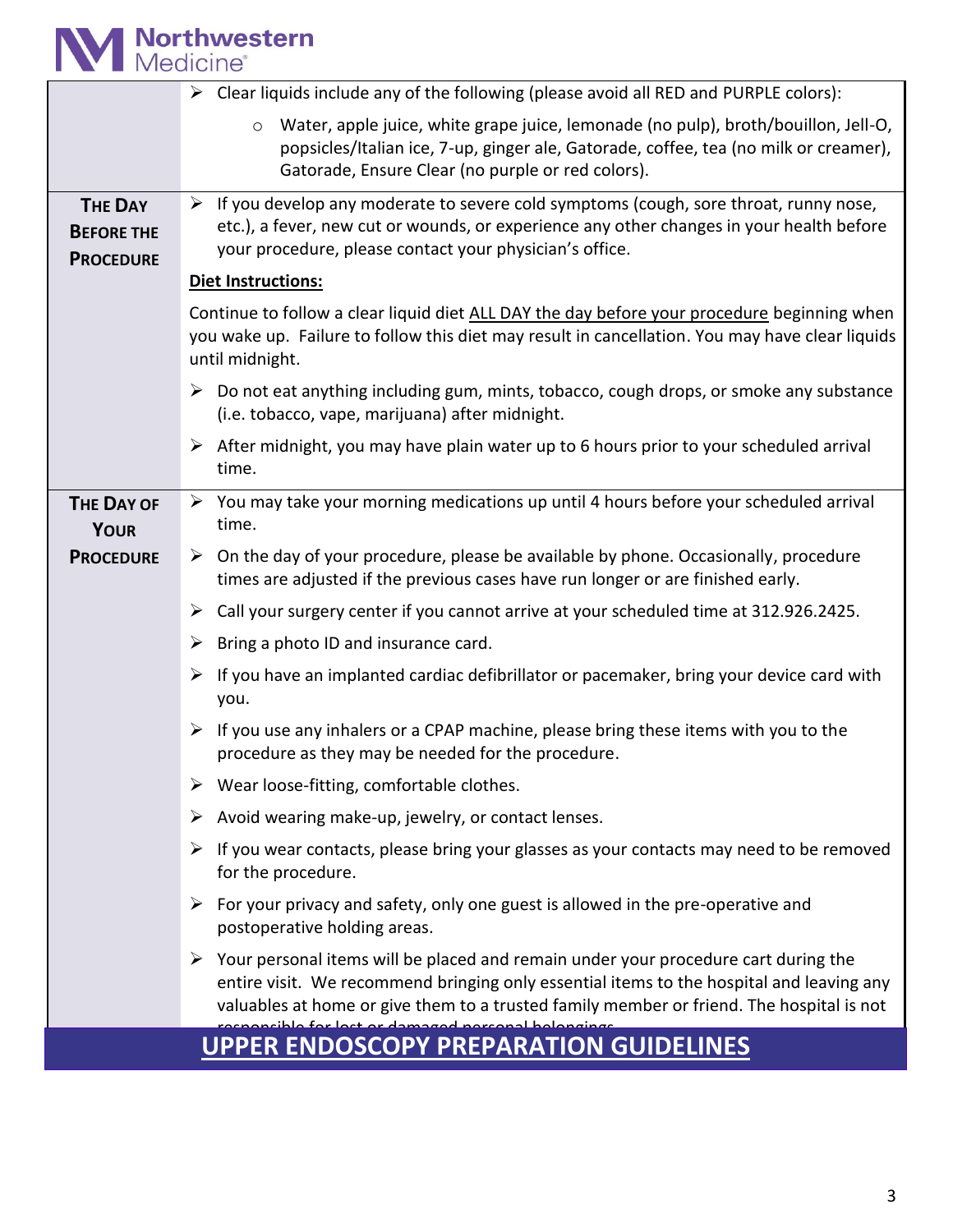

#### **GENERAL**

• You may have plain water up to 6 hours prior to your scheduled arrival time – after this, nothing by mouth. This includes gum, mints, hard candy, cough drops, and cigarettes/tobacco/vape/marijuana.

#### **MEDICATIONS**

- If you are taking a **blood thinner (Coumadin, Plavix, Eliquis, etc.)** other than aspirin, please contact your prescribing physician at least 2 weeks before your procedure to discuss how long to hold these medications. You may continue to take aspirin.
	- o Do NOT wait until the day before your procedure to have this discussion, as some blood thinners need to be held several days prior to the procedure.
	- o Aspirin and fish oil are okay to continue taking.
	- $\circ$  Taking NSAIDs (ibuprofen, naproxen, etc.) may cause irritation in your stomach, which may be seen during your endoscopy. If you need to continue NSAIDs for pain, please make sure the endoscopy team is aware of what you are taking before your endoscopy. If you are able to stop NSAIDs before your endoscopy, please stop for 1 week prior to your procedure. Tylenol (acetaminophen) maybe used in place of NSAIDs. You never should stop aspirin.
- If you are taking **diabetic medication**, please contact the prescribing physician to discuss dosage adjustments to avoid low blood sugar.
- You may take your other normal medications up until 2 hours prior to arrival time.

### **CONTACT INFORMATION**

*Please review this document and the FAQ section before calling our office with questions as your question may be answered from within this document.*

| Procedure Scheduling 312.926.0628    |  |  |  |
|--------------------------------------|--|--|--|
|                                      |  |  |  |
| Pre-Certification 312.926.4645       |  |  |  |
|                                      |  |  |  |
| Financial counseling/price estimates |  |  |  |
|                                      |  |  |  |
|                                      |  |  |  |
| Medical Records 312.926.3376         |  |  |  |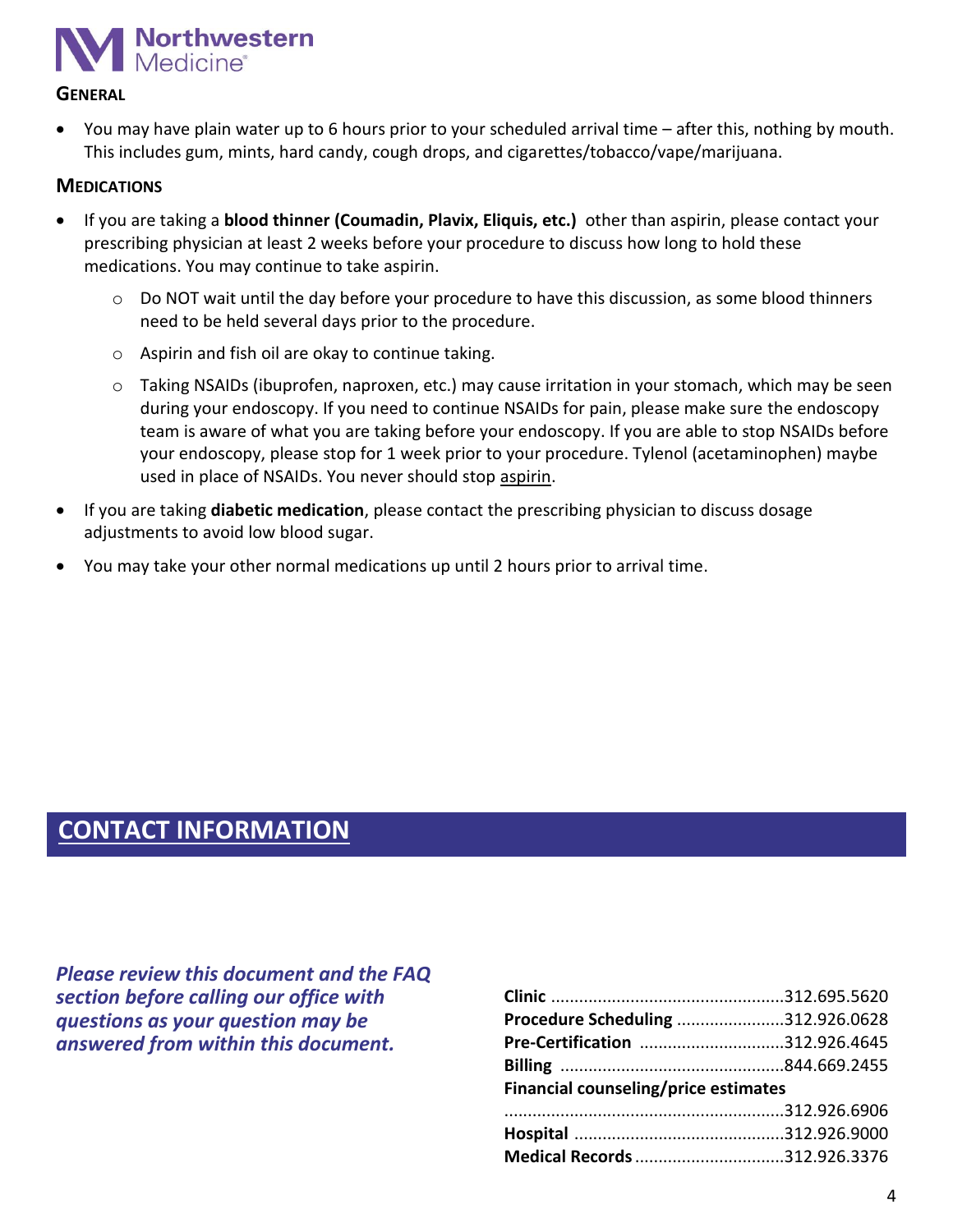

**Digestive Health Fax** .........................312.695.7095 [dhc.nm.org](http://dhc.nm.org/)

## **FREQUENTLY ASKED QUESTIONS**

#### **Will the procedure be performed under anesthesia?**

• Unless your doctor or nurse tells you otherwise, your procedure will be performed under moderate sedation. A peripheral IV will be inserted and two medications will be administered (Versed and Fentanyl); these will make you very sleepy/drowsy during the procedure which is why you need to have a capable adult accompany you home.

#### **What if I have removable dental work?**

• Please remove any loose dental work prior to the procedure

#### **Will I have discomfort after the procedure?**

• Typically, no, however, some people can have a mild sore throat after the procedure, but this should be tolerable and should resolve after 1-2 days. For any severe or intolerable symptoms, please contact our office or go the emergency room.

#### **What if I have a cold?**

• If you have a mild cold with no fever, it is okay to take Tylenol and other over the counter cold medications and proceed with the preparation and the procedure. However, if you have a fever or more severe symptoms, it may be safer to call and reschedule the procedure. Please call the office to further discuss.

#### **Which medications should I take on the day of the procedure?**

• See Medication section in the beginning of this document for information regarding diabetic and blood thinner medications. All other medications can be taken up until 2 hours prior to your arrival time, or after the procedure.

#### **Pregnant or breast feeding**

- Please let us know if you are or could be pregnant because, except in very rare cases, a upper endoscopy should not be performed.
- If you are breastfeeding, you may resume breastfeeding once you are awake, stable, and alert after your procedure unless otherwise instructed by your physician.

#### **Pre-procedural Antibiotics**

• Antibiotics are rarely needed prior to an upper endoscopy. If you are a patient with kidney failure who receives peritoneal dialysis, please notify us ahead of time by calling our office at least 3 days prior to your procedure. IV antibiotics will be given prior to the procedure. If any of your other doctors feels it is necessary for you to receive antibiotics for another reason, he/she can give you a prescription for them.

#### **What can I expect in terms of recovery?**